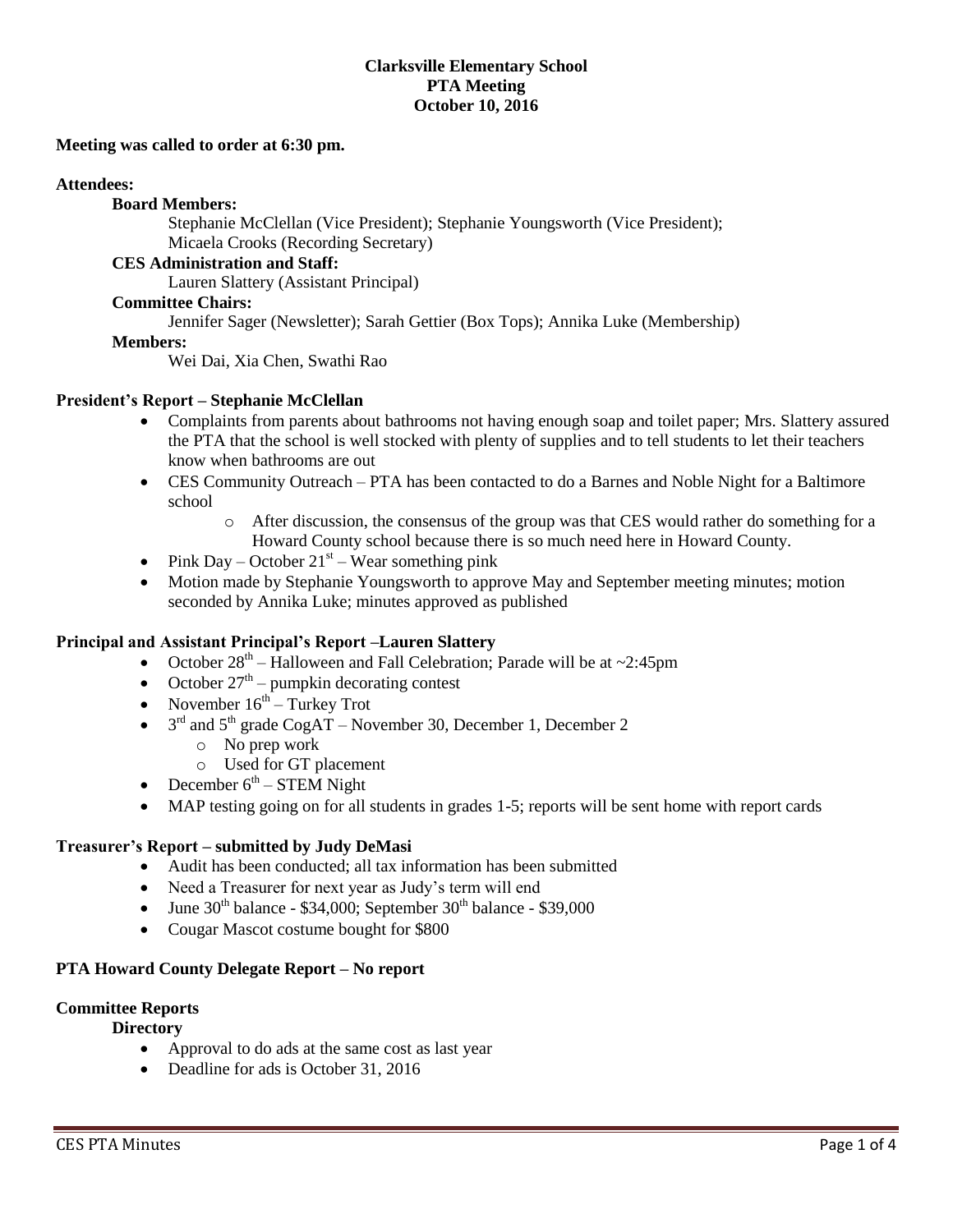| \$1,350     |
|-------------|
| \$1,950     |
|             |
|             |
|             |
| \$1,253.75  |
| \$3,300.00  |
| \$7,420.00  |
| \$10,170.00 |
| \$8,916.25  |
|             |

Deadline October  $31<sup>st</sup>$  for memberships

## **Afterschool Programs – submitted by Swathi Rao Karanji**

- Chess and Drama programs are underway; Cool Crafts starts this week; Rube Goldberg starting
- Yoga only 3 or 4 students are signed up but going forward with program
- Deadline first week in December for programs for Session II; forms will go home for Session II after Winter break

## **Volunteers – submitted by Seizin Palmer**

If you need volunteers and sign-up genius created, contact her.

## **Box Tops – Sarah Gettier**

- Starting contest by grade for box tops; winning grade will get a lunch time switch day
- Due by last Thursday of every month
- Mrs. Becker suggested including kids in box top collection; other suggestions were to designate a specific purpose for money so kids were motivated; collection box in each classroom

## **Communications – Jennifer Sager**

- Email newsletter being sent out Thursday nights; Tuesday evening is deadline for items
- Jennifer will look at new members and make sure that they are getting the newsletter
- The school will send out a reminder that you must subscribe to the PTA newsletter through the PTA website in order to receive it

## **Spirit Wear – submitted by Jennifer Van Kirk**

- Sale total  $-$  \$4,395
- All items sold well except for the  $\frac{1}{4}$  zip shirts (sold none)
- Order has been submitted and waiting for vendor to confirm and let us know the cost
- Expecting items within 2 weeks (classroom distribution shortly thereafter)
- Need to determine next sale date and whether to add additional items like PJ bottoms

## **Cultural Arts**

Jacqui Handelman and Jennifer Van Kirk willing to work on this committee

# **5 th Grade Programming**

Having a hard time getting responses with t-shirt sizes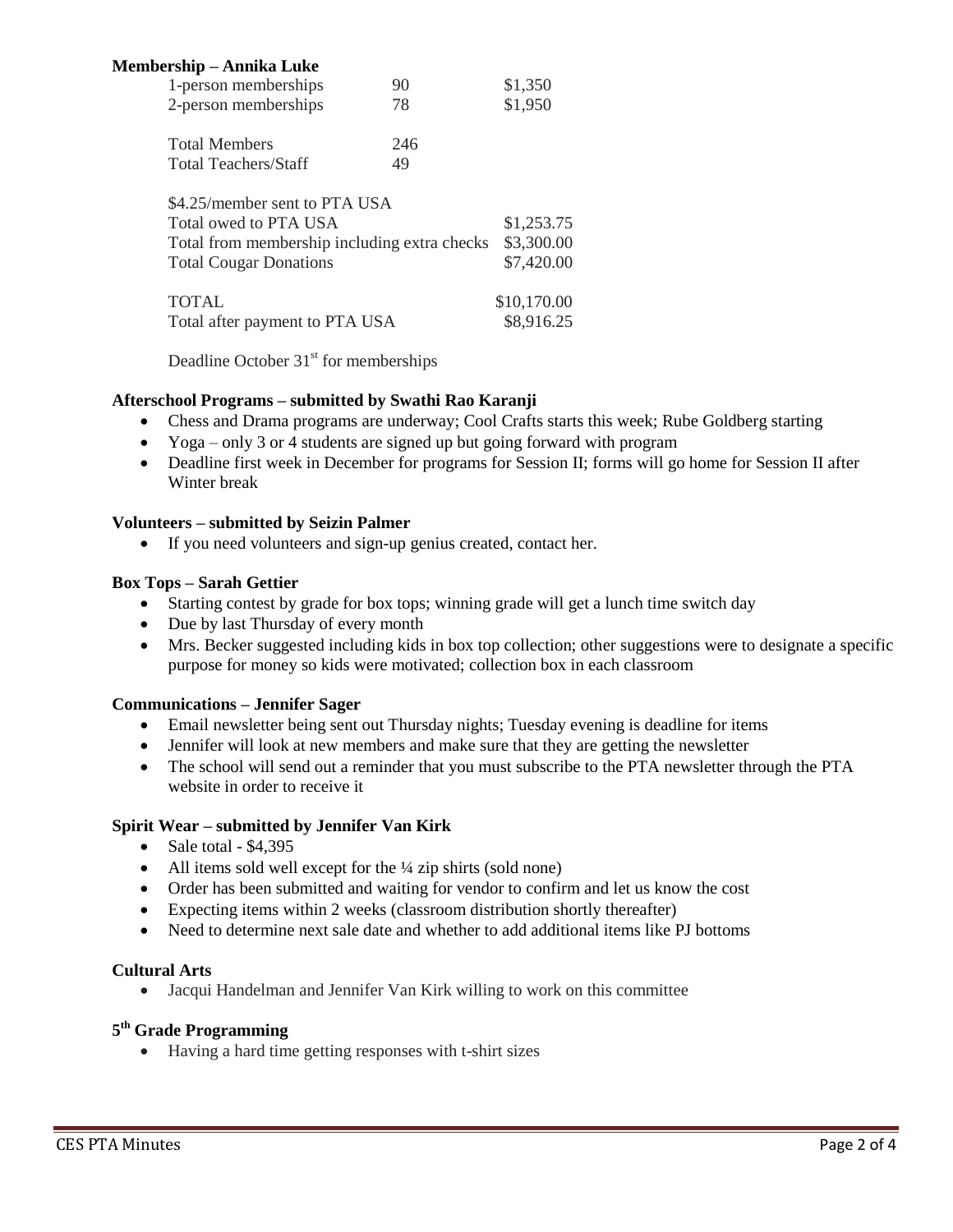# **Fun Run – submitted by Jessica Nezu**

- April  $1<sup>st</sup>$  Robin Egg Hunt Fun Run
- Using same course and will again have t-shirts

## **Fundraising – Stephanie McClellan**

- December  $1<sup>st</sup>$  7pm-8pm Paint Night in the cafeteria
	- o Pinot Palette will come
	- o \$45 per person; \$9 back to PTA
	- $\circ$  18 and up adult only
	- o Link to sign-up will be sent; need at least 30 painters; no limit on how many painters
		- Less than 25, PTA gets 20% back
		- More than 25, PTA gets 25% back

### **Health and Wellness – submitted by Cindy Jun**

- Walk to school day had a great turn out
- Next event is November  $15<sup>th</sup>$  America Recycles

### **International Night**

• Moved to a spring event

### **Holiday Shop – Stephanie Youngsworth**

- December  $14 16^{th}$  set-up
- December  $15 16^{th}$  shop open
- Shopping during hot cocoa social evening of December  $16<sup>th</sup>$

### **Reflections – submitted by Kathie Blackman**

- Registered with national PTA
- Will start advertising soon
- Would like to use PTA bulletin board October through December

#### **Spring Fling**

• Looking for volunteer(s) to organize Spring Fling

#### **Website – Annika Luke**

Will update with Reflections stuff

#### **Yearbook**

- Howard County yearbook needs to be done on school property (not on a MAC computer)
- Working through this issue with Administration

#### **Welcome Committee**

• No new students

#### **Room Parents**

- Each grade has picked liaisons; will coordinate across classrooms
- Room parents picked
- Howard County not as strict with food